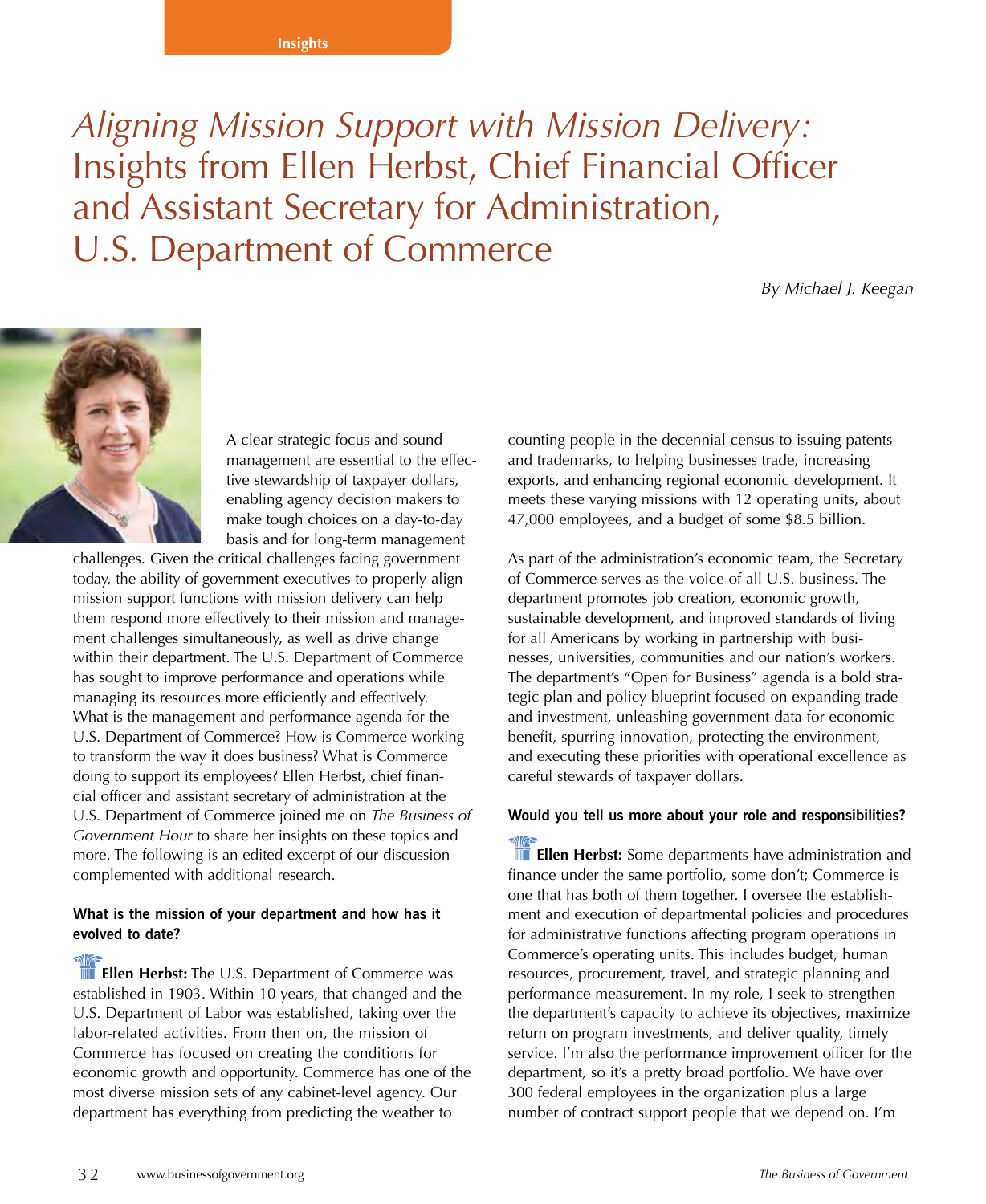"The reason to do it is to make sure that we can continue to deliver excellent mission support to programs. A finer point couldn't be made in an environment where resources continue to be constrained. I'm probably most passionate about what we're doing right now. Our departmental motivations are truly about improving services."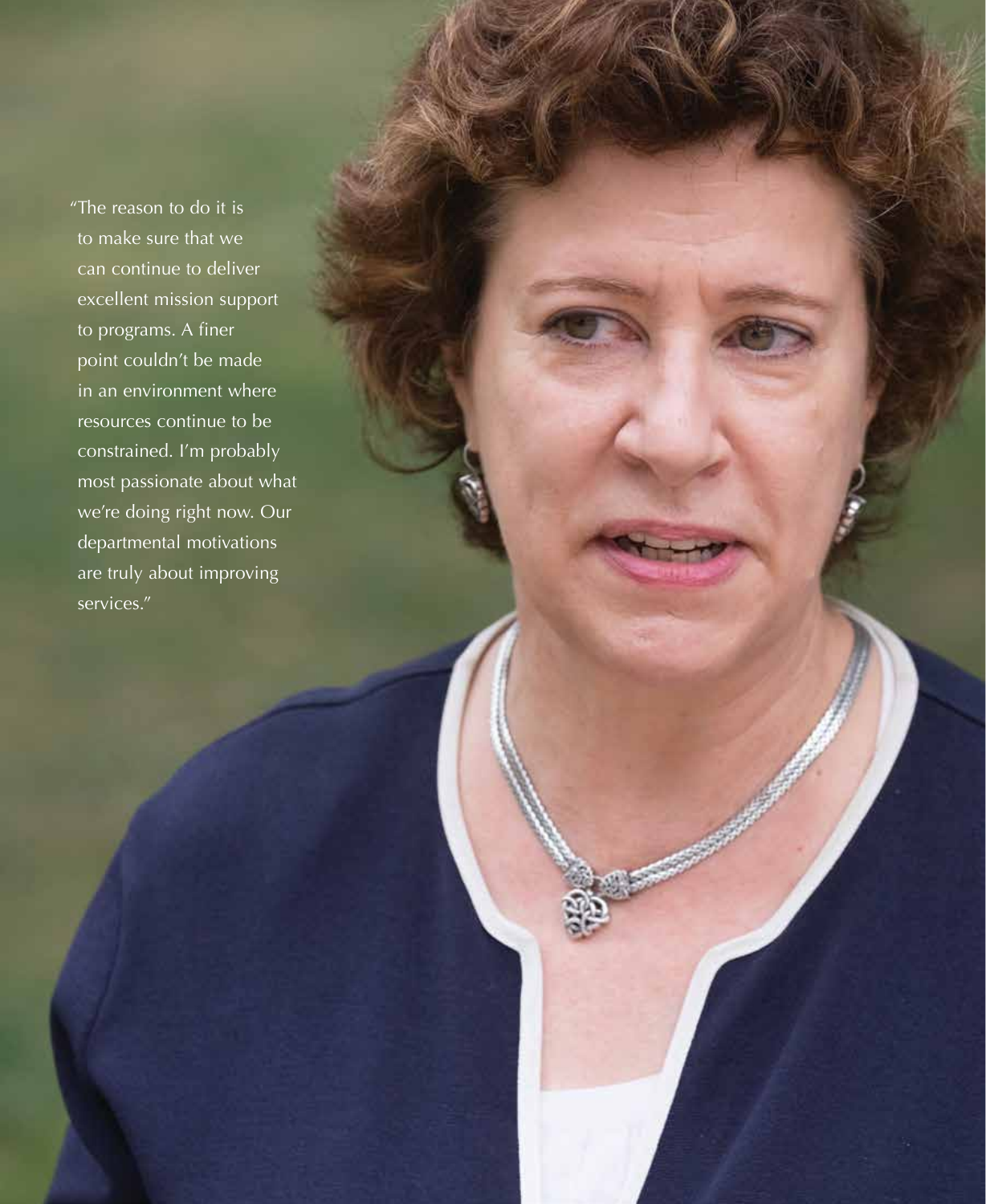the luckiest CFO in the government because I have the best team in government. I have great people leading key departmental mission support functions and just an overall uniformly excellent workforce.

### **What are the key strategic priorities of Commerce?**

**Ellen Herbst:** Soon after joining the Department of Commerce, Secretary Prizker embarked on a nationwide listening tour to hear from the department's customers and stakeholders. She gathered the best ideas for how we can all work together to set the conditions for more and faster economic growth and job creation.

Crafted based on inputs from hundreds of CEOs, entrepreneurs, employees, and others across the country, Commerce released its Strategic Plan for Fiscal Years 2014 to 2018. This plan provides a broad foundation for economic growth and opportunity by focusing on five key priorities. Four are mission related. They're supported by the foundational goal around operational excellence:

- **1. Trade and Investment:** Expand the U.S. economy through increased exports and inward foreign investment that lead to more and better American jobs.
- **2. Innovation:** Foster a more innovative U.S. economy—one that is better at inventing, improving, and commercializing products and technologies that lead to higher productivity and competitiveness.
- **3. Data:** Improve government, business, and community decisions and knowledge by transforming department data capabilities and supporting a data-enabled economy.
- **4. Environment:** Ensure communities and businesses have the necessary information, products, and services to prepare for and prosper in a changing environment.
- **5. Operational Excellence:** Deliver better services, solutions, and outcomes that benefit the American people.

The secretary's outreach effort provided a wonderful opportunity to take that example in-house. As part of our process, we brought together the senior leadership of the entire department, including the COOs of our operating units, hosted many discussions and asked tough questions. It was an absolutely essential part of our success in developing the strategic plan.

These areas were developed again at a departmental level and then cascaded down into the operating units so each of our areas has a goal leader and then each of our strategic objectives has an objective leader. Since our objectives have two, three, four, five operating units, these objective leaders are responsible for managing the action plans and the objective accomplishment across these operating units.

One of the key things we did was to align agency priority goals (APG) with at least one mission pillar. For example, "increasing the high impact foreign directed investment" into the United States is part of our trade and investment pillar. Our newest focus is viewing and positioning Commerce as a premier data agency. Right away one may think, rightly so, of the Census Bureau—all of the data it collects on both population and the economy. That's certainly true, but actually the National Oceanic and Atmospheric Administration (NOAA) is an enormous producer of data.

Given this reality, we recognized the need to think very strategically about what we needed to do to continue to support the infrastructure for disseminating this ever-increasing amount of data, while also finding ways to make it easier for people to access and use. We also understand the potential business opportunities embedded within our data. We're playing right in the middle of all the big data discussions going on right now … we knew we were a big data and information agency; we just hadn't quite thought about it as quite the strategic asset it is.

Another factor contributing to its success was having both the political leadership and senior career leaders together in the development of the strategic plan, monitoring process, implementation, and then executing the strategic priorities. In the past, every operating unit developed their own strategic plan. They were brought together, and after the fact, common threads were identified and connected. We then wrote a kind of topper piece. Having a secretary from the business community has been very helpful in bringing that kind of classic strategic planning approach to our department.

#### **How are you turning challenges into opportunities?**

**The Ellen Herbst:** The department's newly-minted strategic planning process has also led to the way it does its business. For instance, each key priority has a goal leader.

**Pursuing intra-agency goals:** The goal leader for the environment priority is the NOAA administrator, whose responsibility now cuts across all of the operating units that have a piece of one of the objectives in the environmental pillar. This wasn't the previous normal operating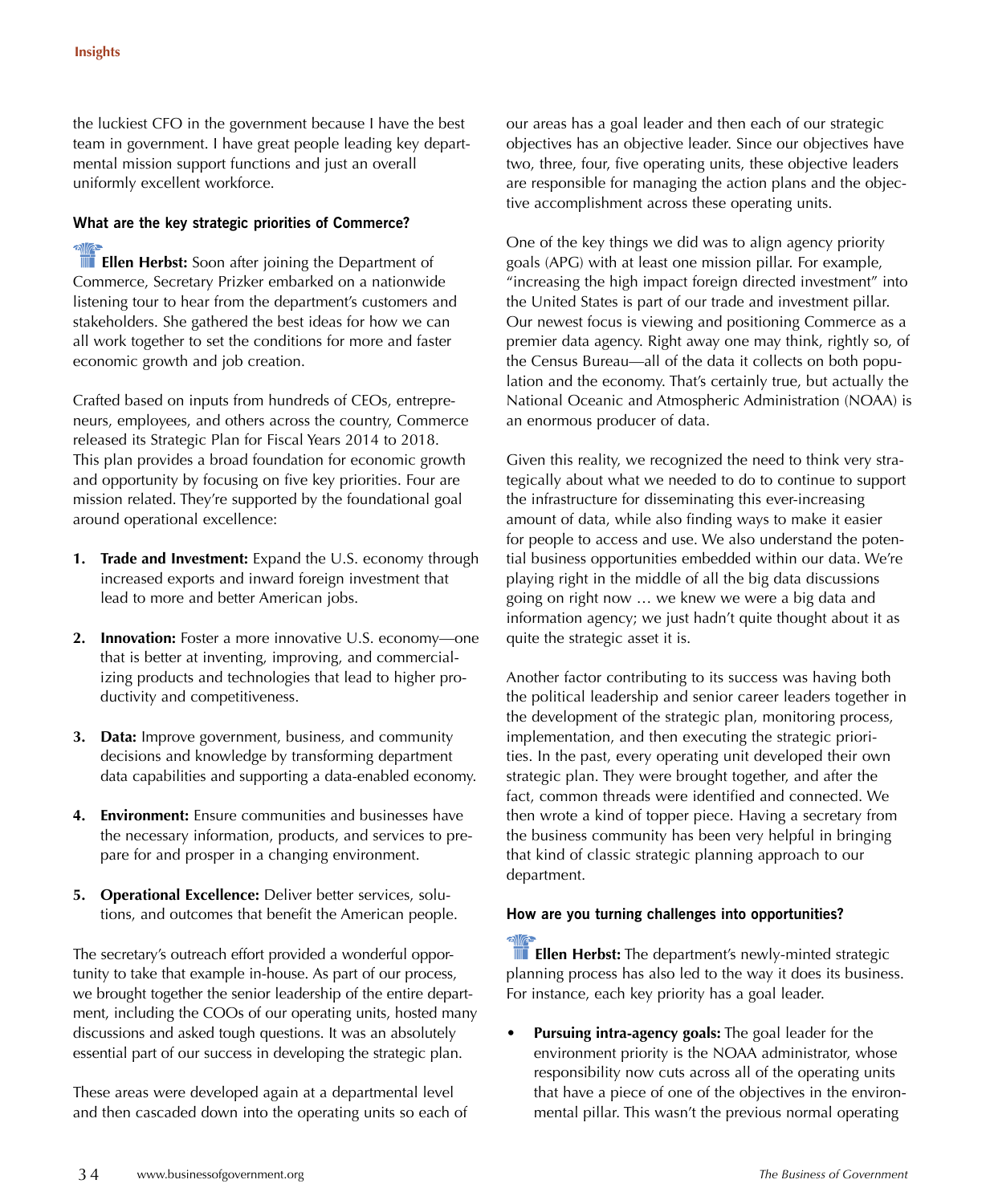"In my role, I seek to strengthen the department's capacity to achieve its objectives, maximize return on program investments, and deliver quality, timely service. I'm also the performance improvement officer for the department, so it's a pretty broad portfolio."



process and for that reason, it is as much an opportunity as it is a challenge.

**Limited budget resources:** Budget constraints are with us today. One of our challenges and opportunities is to figure out ways to deliver better service, but do it in a more economically sustainable way. Mission support activities such as financial management, human resources, and procurement enable programs to meet their respective missions. I believe the only reason to do them is in support of the mission.

In order to turn challenges into opportunities, the department is banking on the implementation of shared services for a host of mission support functions. We're putting our efforts into delivering improved quality and consistency of service delivery, improved transparency and accountability to clients, but most of all, doing it in a way that's going to be economically viable over the longer term.

# **Is Commerce pursuing shared services? How is it going about doing it?**

**Ellen Herbst:** During one of our off-site meetings with mission leaders, they let us know that they need to hire faster and acquire things faster. Once I got over my initial broken heart, I realized that they had handed us a great gift—they confirmed the importance of the work we do. It is our job to help mission leaders hire and buy, or more basically, bring resources to accomplish their missions … this is so important that we have to do better at it. To that end, our shared service initiative has been driven by the goals of improved service, improved consistency of service delivery, improved accountability, and improved transparency.

The department has established four working groups targeting opportunities to implement shared services within technology, finance, human resources, and acquisition. The purpose is to identify capabilities that could best be delivered by a shared service provider. As I noted, the goals of our shared service initiative focus on improving service delivery as well as accountability and transparency.

Our ultimate purpose is to get more "bang for the buck" in terms of better and faster service. Commerce is analyzing approaches to shared services to help lower administrative costs and put more money toward mission and program activities. The department may establish an internal organization that will be responsible for selecting and managing providers, service agreements, and performance. If you do shared services right, you will get at minimum cost avoidance; you will likely get cost savings, but that's not the only reason to do it.

The reason to do it is to make sure that we can continue to deliver excellent mission support to programs. A finer point couldn't be made in an environment where resources continue to be constrained. I'm probably most passionate about what we're doing right now. Our departmental motivations are truly about improving services.

In the acquisition area, we've done a lot of work on what is our "common spend." We think at least one-third of what we spend is under our direct control, so why wouldn't we ensure that the department has contracting vehicles in place that can get us the best value of every dollar spent? In doing this, we are also freeing up the time of experienced contracting officers, who can focus on mission-critical acquisitions that go to the heart of the department's purpose and end. We have an integrated acquisitions and financial system but they're both pretty old and they need to be upgraded; we are looking to modernize this system. We are part of the governmentwide effort to go to a financial management shared service provider. I just don't see the need to be running as many financial systems across the government as we're running. It just doesn't make sense. That's why I am so passionate about the promise and potential of the shared services approach.

# **What can you tell us about the multi-year renovation project of the Commerce Headquarters building?**

**Ellen Herbst:** Working on this project has brought surprises as well as challenges. I have been involved in the building of buildings. I've been involved in moving lots of people into new buildings. I have never been involved in